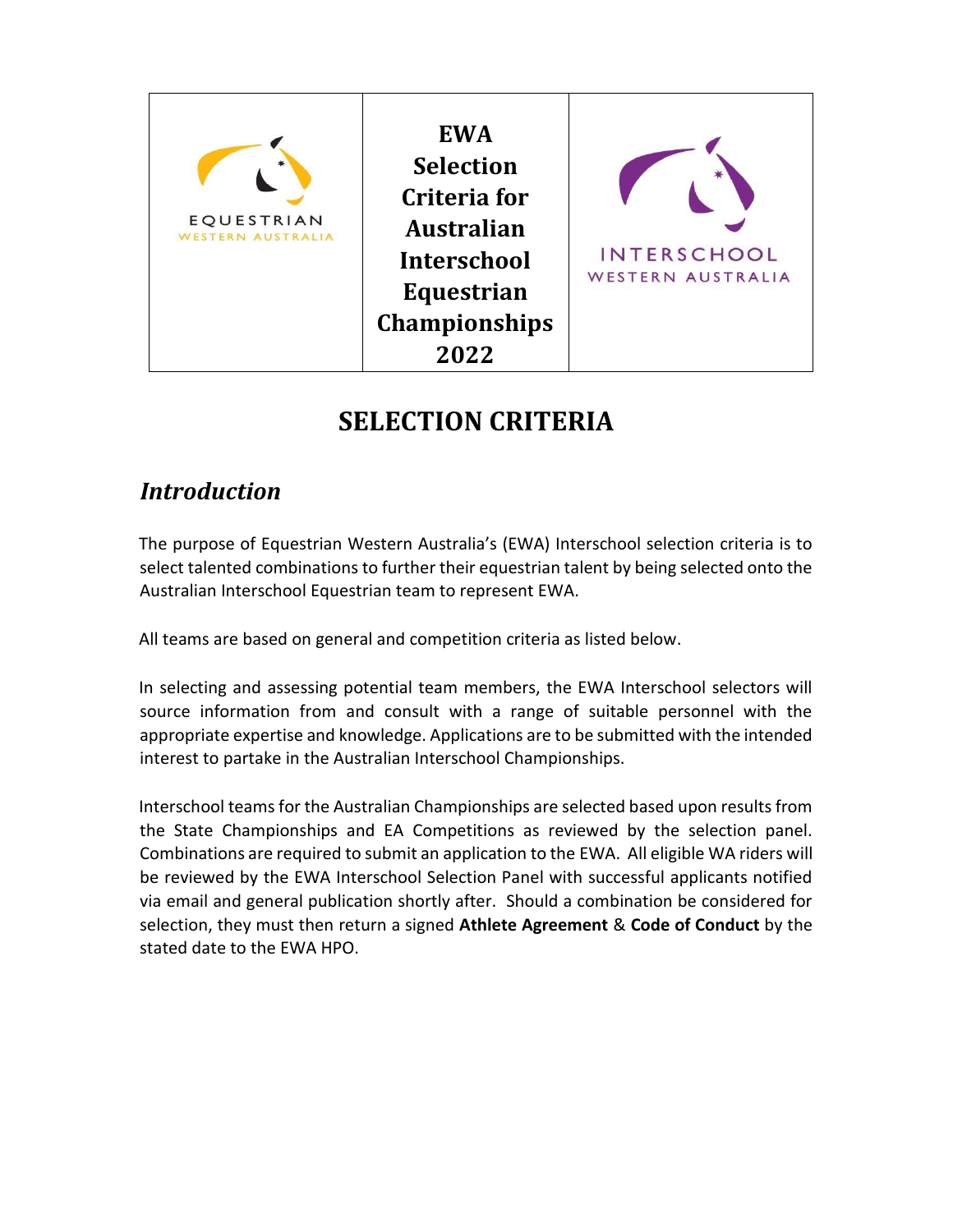



#### *Australian Interschool Equestrian Championships Criteria*

**Local Government, Sport** 

and Cultural Industries

Department of

Combinations are obliged to meet the following for inclusion onto the Australian Interschool State team.

- Riders needs to be a current **competitive member of EWA and their horse registered** with EA and micro chipped.
- All Performances **must** have been ridden at the **2022 Saddles Plus Interschool Championships,** and may also include EWA official competitions throughout 2021 and 2022.
- Qualifying period eligible scores for each year will be taken from immediately after the EWA Interschool Equestrian Championships up to and including the Australian Interschool Championships in the qualifying year.
- Combinations should have the enthusiasm to receive guidance and show aspiration and potential talent for future selection on to the Equestrian Western Australia State Interschool team.
- Athletes will need to sign an **Athlete Agreement & Code of Conduct** before inclusion on to the EWA Interschool team.
- Horse and rider must be sound and fit to compete unless pooling a horse. Should the selected combination become unable to continue training or competition for any reason, they have the responsibility to notify the EWA High Performance and Athlete Development Officer in writing as soon as the incident occurs.
- Riders are expected to keep informed on the State team related information by checking their emails regularity as well as reading the EWA weekly newsletter, and Facebook page.
- Combinations are invited to attend the State Interschool training clinic date to be confirmed) **on their Interschool nominated horse.**

In order to create a State team, the EWA State Interschool team selection criteria should follow the same structure of that at State teams level with its own cut off point.



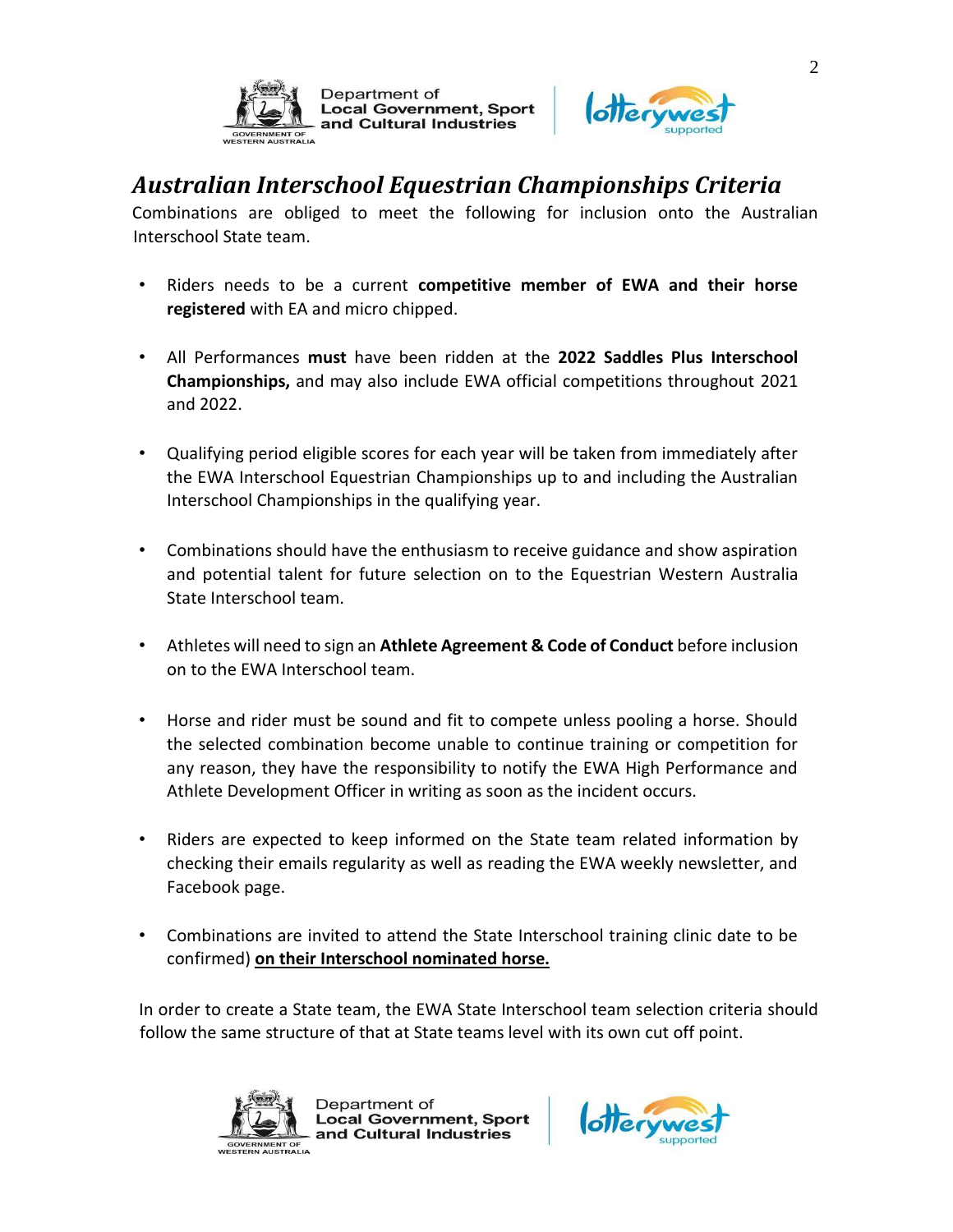Combinations must meet the above listed general criteria as well as one of the following competition criteria in order to secure a place on the EWA Interschool Australian Championship team.

## *Australian Interschool Equestrian Championships Criteria*

Teams of four for each discipline category will be chosen with reserves to fill these positions if unable to partake in the Australian Championships.

Combinations must also meet (though not be limited to) the following competition criteria to be considered.

Qualifying performances can be obtained from:

- 2022 EWA Saddles Plus State Interschool Championships (mandatory);
- 2021 EWA State Championships events;
- Other 2021/2022 EWA official events.

#### *Wild Cards*

Under extenuating circumstances the Selectors, at their sole discretion, may offer a wild card to a combination to join a relevant team. This combination may, or may not have fulfilled the performance requirements to be selected onto a team.

The wild card can be offered over and above the stipulated number of team combinations or can be used if there are not enough qualifying combinations to fill the team. A maximum of 1 wild card (per team) can be offered to each selected team. The decision to make wild card offers is solely within the selectors' discretion.

The selectors' decisions are final and no discussion or correspondence will be entered into



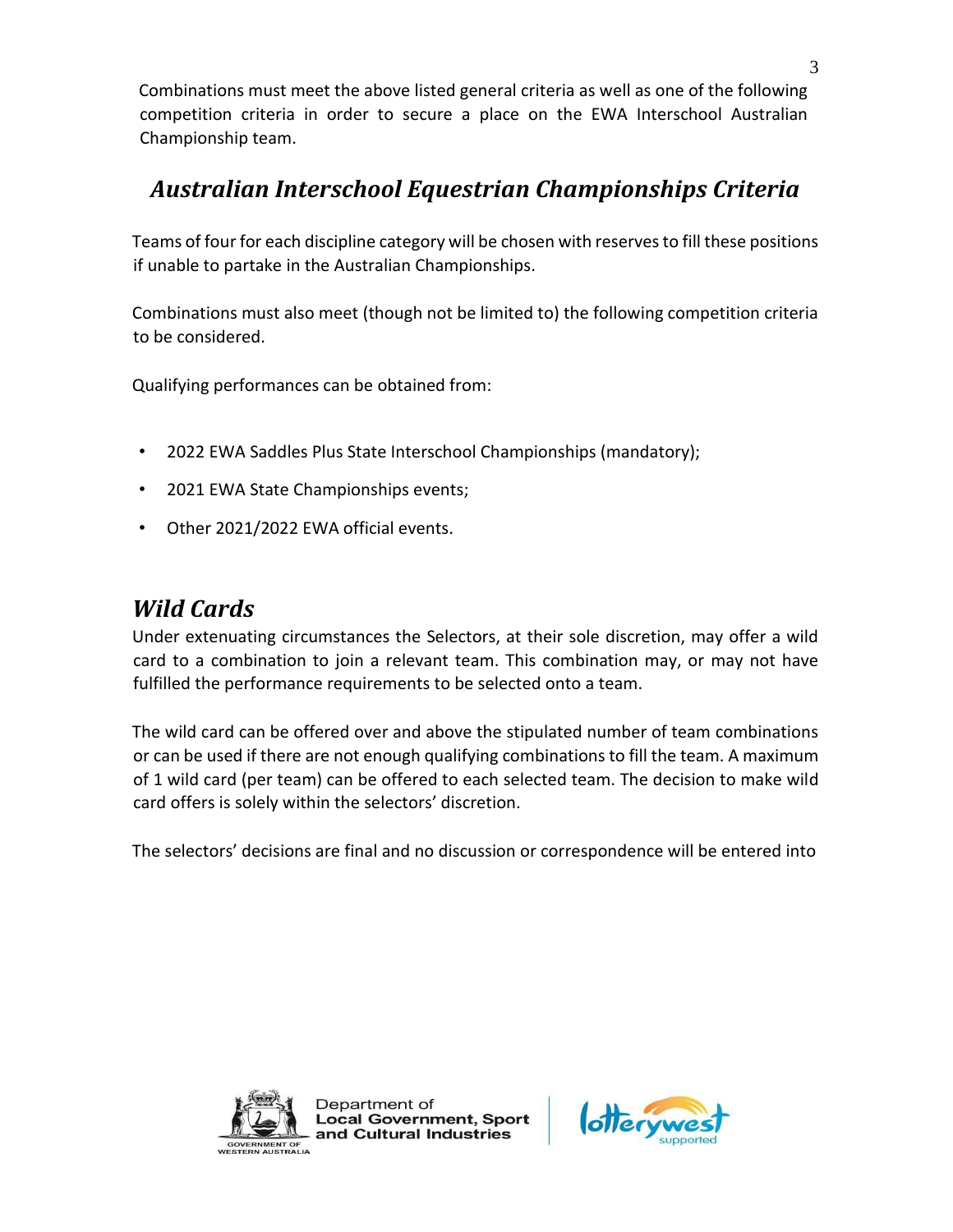#### *EWA Interschool Eventing Team:*

- Athlete and horse combinations will be selected from the top 6 ranked performances including the 2022 EWA Saddles Plus State Interschool Championships and consideration from official EWA 2021 competitions
- Identified as having potential Eventing talent to compete in the EWA Australian Interschool Equestrian Team and thereby also having potential for future selection onto a EWA Eventing Rising Stars Squad.
- Must be competing either;
- $\cdot$  FyA 80
- EvA 95
- One Star
- Two Star

#### *\*\* Should exceptional circumstance or performances occur, the Selection Panel retains the right to allow for their discretion to take precedent\*\**

*EWA Interschool Jumping Team* - must be competing at minimum 80 cm for Primary and from 90cm for Secondary

- Athlete and horse combinations will be selected from the top 6 ranked performances including the 2022 EWA Saddles Plus State Interschool Championships and consideration from the 2021 State Championships and other official EWA 2021 competitions.
- Identified as having potential Jumping talent to compete in the EWA Australian Interschool Equestrian Team and thereby also having potential for future selection on a EWA Jumping Rising Stars Squad.
- Primary: Competition performances with 12 penalties or less in final SJ rounds at 80cm or 90cm level
- Secondary/Youth: Competition performances with 12 penalties or less in final SJ rounds at 90cm, 100cm, 1.10m or 1.20m level

*\*\* Should exceptional circumstance or performances occur, the Selection Panel retains the right to allow for their discretion to take precedent\*\**



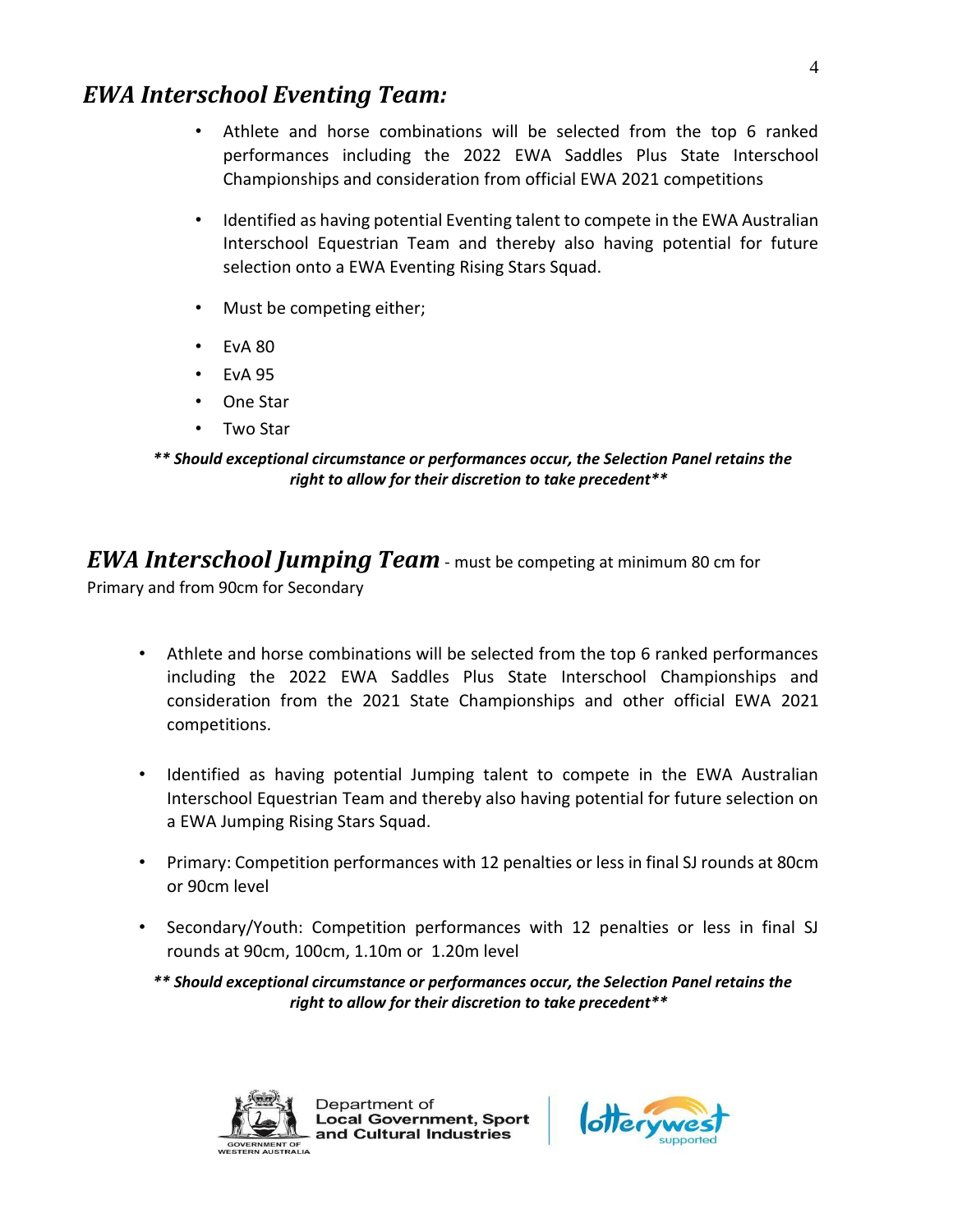#### *EWA Interschool Dressage Team*

- Athlete and horse combinations will be selected from the top 6 ranked performances including the 2022 EWA Saddles Plus State Interschool Championships and consideration from the 2021 State Championships.
- Identified as having potential Dressage talent to compete in the EWA Australian Interschool Equestrian Team and thereby also having potential for future selection on a EWA Dressage Rising Stars Squad.
- For combinations competing from Preliminary level must score a minimum of 60% in a test, showing potential to compete in the EWA Australian Interschool Equestrian Team and/or be competitive at National level and thereby having potential for selection onto a EWA Dressage Rising Stars Squad.

#### *EWA Interschool Show Horse Team*

- Athlete and horse combinations will be selected from the top 6 ranked performances including the 2022 EWA Saddles Plus State Interschool Championships and consideration from the 2021 EWA Horse Of The Year and other official EWA 2021 competitions.
- Identified as having potential Show Horse talent to compete in the WA Australian Interschool Equestrian Team and thereby also having potential for future selection on a EWA Rising Stars squad.

### *EWA Interschool Combined Training Team*

- Athlete and horse combinations will be selected from the top 6 ranked performances including the 2022 EWA Saddles Plus State Interschool Championships and consideration from the and other official EWA 2021 competitions
- Identified as having potential Combined Training talent to compete in the EWA Australian Interschool Equestrian team and thereby also having potential for future selections on an EWA Rising Stars squad. Minimum score of 60% for Dressage and max 12 penalties for Jumping.

*\*\* Should exceptional circumstance or performances occur, the Selection Panel retains the right to allow for their discretion to take precedent\*\**